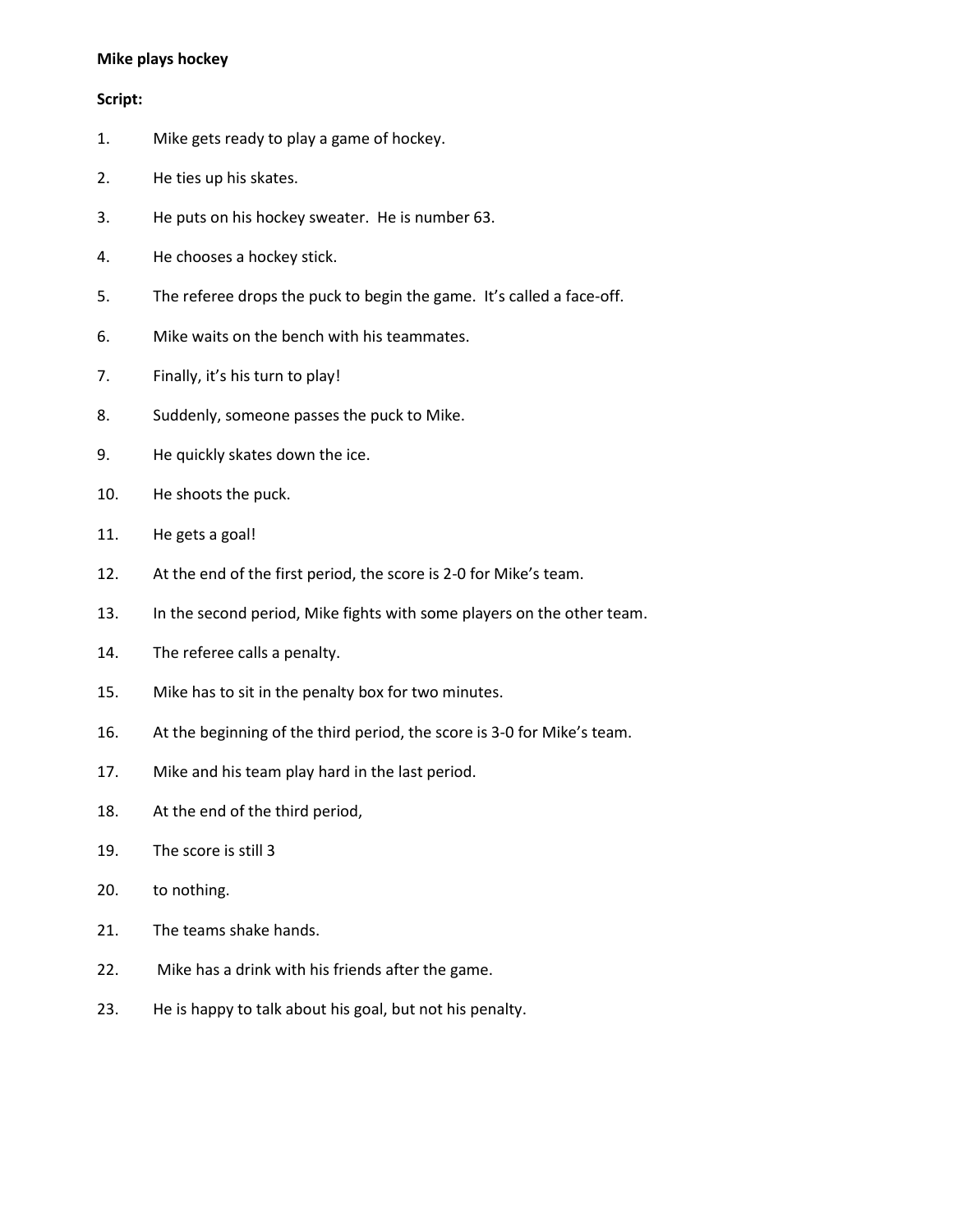## **Mike Plays Hockey**

### **Number the sentences:**

- Mike and his team play hard in the last period.
- He chooses a hockey stick.
- He ties up his skates.
- Mike has a drink with his friends after the game.
- Mike waits on the bench with his teammates.
- He quickly skates down the ice.
- The referee drops the puck to begin the game. It's called a face-off.
- He puts on his hockey sweater. He is number 63.
- Mike has to sit in the penalty box for two minutes.
- $\frac{1}{\sqrt{1-\frac{1}{\pi}}}$  Mike gets ready to play a game of hockey.
- He gets a goal!

Finally, it's his turn to play!

- He is happy to talk about his goal, but not his penalty.
- \_\_\_\_ to zero.
- He shoots the puck.
- In the second period, Mike fights with some players on the other team.
- At the beginning of the third period, the score is 3-0 for Mike's team.
- Suddenly, someone passes the puck to Mike.
- At the end of the third period,
	- At the end of the first period, the score is 2-0 for Mike's team.
- The score is still three
	- The teams shake hands.
- The referee calls a penalty.